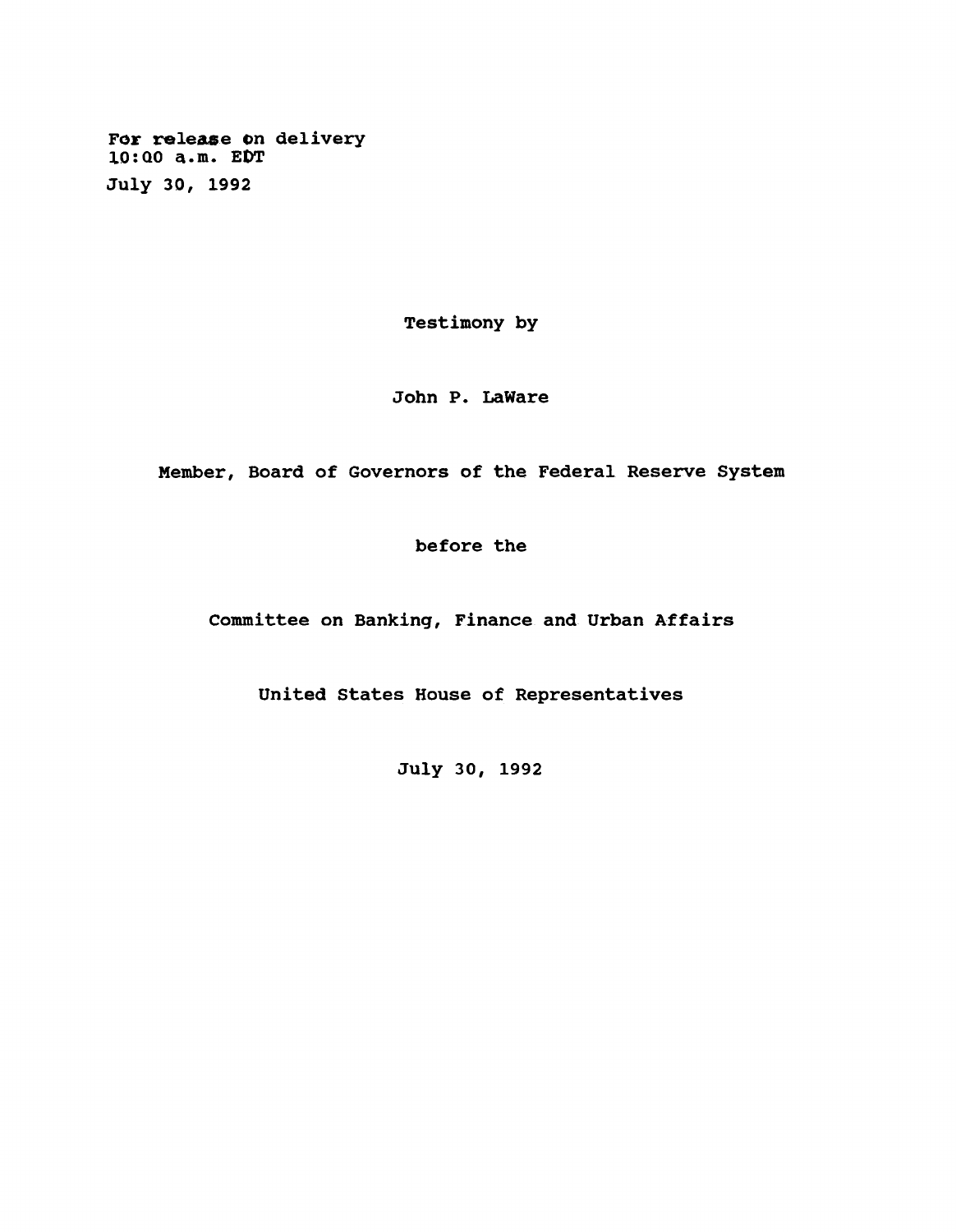**Mr. Chairman and members of the Committee, I am pleased to have this opportunity to discuss the Federal Reserve's supervision of bank lending on commercial real estate and the international coordination of supervisory efforts, in general. As requested, I will also provide an assessment of commercial real estate markets around the country and describe steps we have taken to alert examiners about potential risks.**

**In brief, conditions within the U.S. banking system generally appear to be improving and, for some institutions, improving in significant ways. This progress flows from a number of sources, including a general stabilizing of commercial real estate markets, albeit at a relatively depressed level in all too many cases. Nevertheless, problem real estate credits remain a principal concern to major bank lenders throughout the country and also, of course, to the supervisory agencies. It is important to learn from past events, and steps are being taken by both banks and the agencies to prevent the recurrence of problems of the scope we have experienced in recent years.**

# **Importance of Commercial Real Estate Lending**

**While always important to U.S. commercial banks, real estate lending became even more critical to the industry during the past decade, as all loans secured by real estate increased from 14.5 percent of total commercial bank assets at the end of**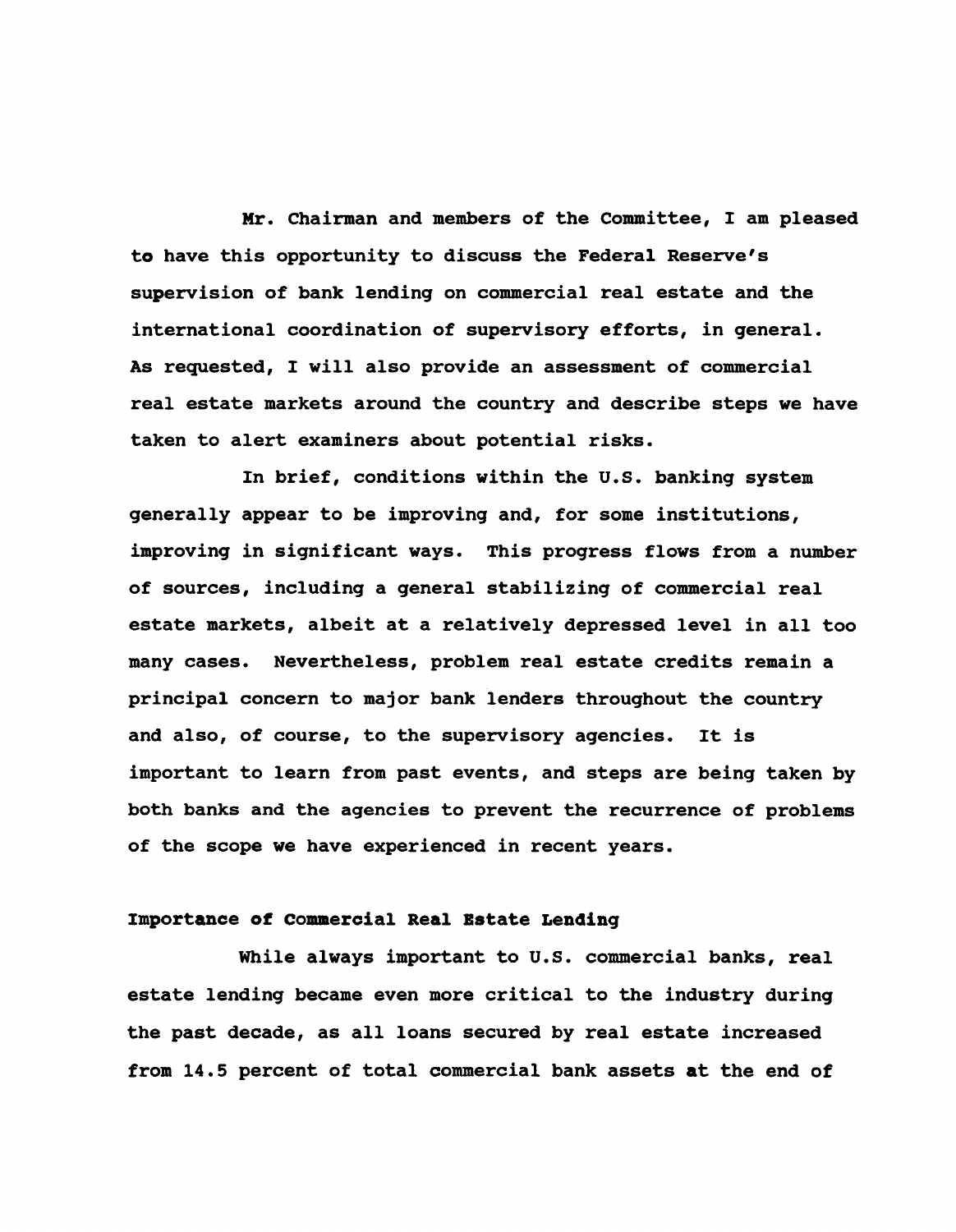**1980 to nearly one-quarter of the industry's assets at the end of last year. Currently, loans secured by real estate represent the largest asset class held by banks today and at \$850 billion exceed the volume of commercial and industrial loans by more than \$330 billion. In absolute terms, real estate loans have accounted for more than one-half of the industry's loan growth since 1980.**

**This growth in real estate lending includes substantial increases in home mortgages as well as commercial real estate loans, but it is the latter, of course, that has mainly presented the problems to the banking industry. Commercial real estate lending has also been the fastest growing real estate segment, with loans outstanding nearly quadrupling during the 1980s. This lending, combined with that provided by thrift institutions, fueled a dramatic expansion in commercial real estate building nationwide that has left markets in most cities around the country significantly overbuilt.**

**To understand conditions today, it is helpful to consider views commonly held during much of the 1980s when most of the excess construction occurred. Over that period, contractors and lenders alike seemed to believe that nearly all real estate projects would prove profitable, and for a long period of time. That view was supported by experiences in which properties were generally worth more by the time they were completed than all the costs included in their construction. Even banks that held problem REIT loans in the mid-1970s had seen**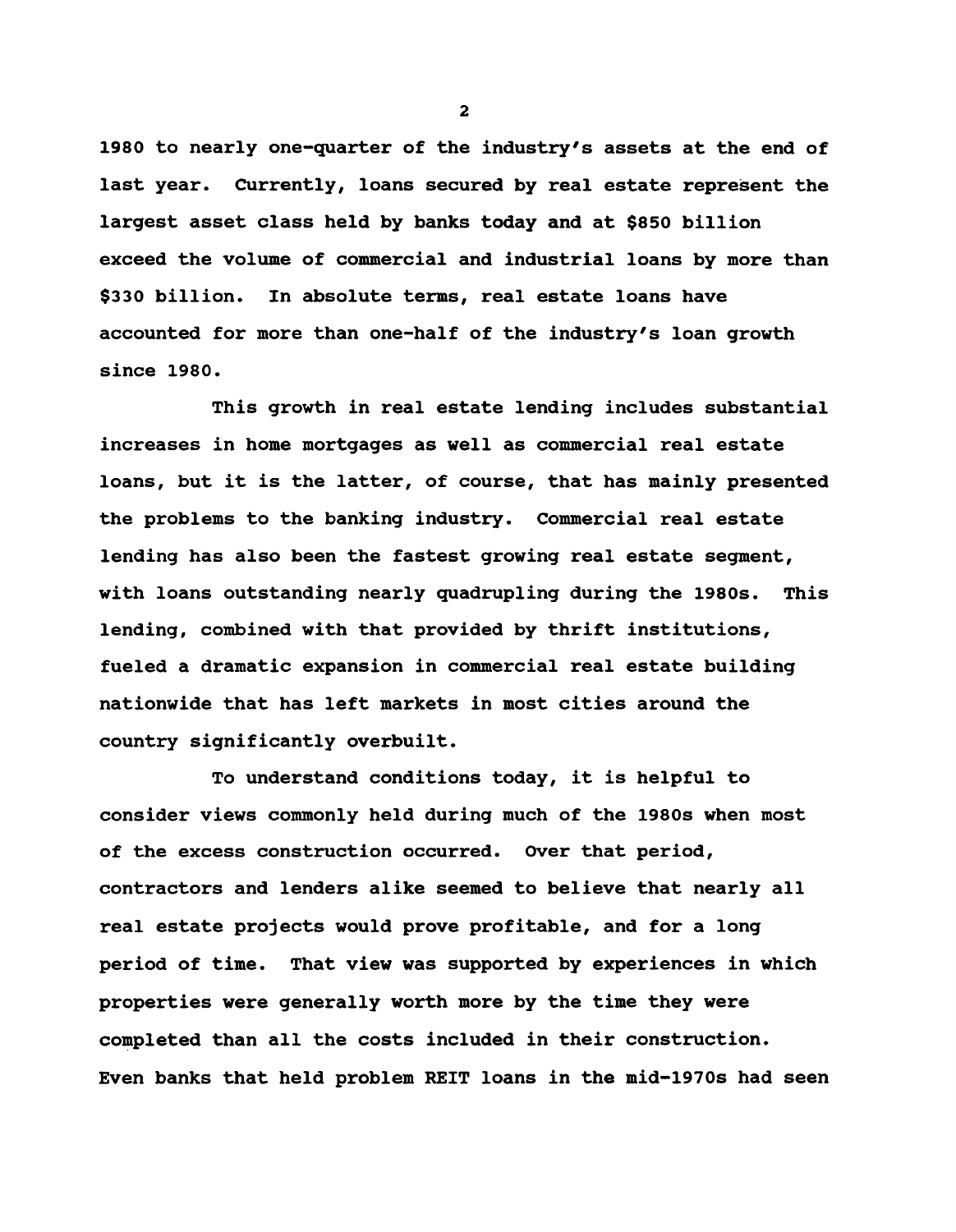**those problems largely disappear with rising inflation rates that gave real estate values a boost. Although inflation rates had declined since then, many developers and lenders still felt that real estate values would continue to increase.**

**These expectations, as well as favorable tax treatment accorded by 1982 legislation and the general ebullience of the economy encouraged many builders to expand their activities. At the same time, thrifts looking for added revenues to offset other problems, banks experiencing a loss of customers to other lenders and to the open market, and foreign banks seeking to expand their presence in the United States, all decided to lend aggressively in the real estate sector.**

**A principal result of this intense competition was that many institutions liberalized their terms of lending. In particular, they became more willing to finance land acquisition and construction projects and also to provide so-called "miniperm" loans to carry projects several years beyond construction. That financing allowed developers and other real estate borrowers to undertake projects without the permanent take-out financing traditionally provided by long-term investors. During their first few years of operation the projects were to become fully, or at least mostly, leased and permanent financing obtained. Clearly, though, as commercial real estate markets deteriorated in the face of excessive capacity, many properties failed to lease up and relatively few long-term lenders have stepped**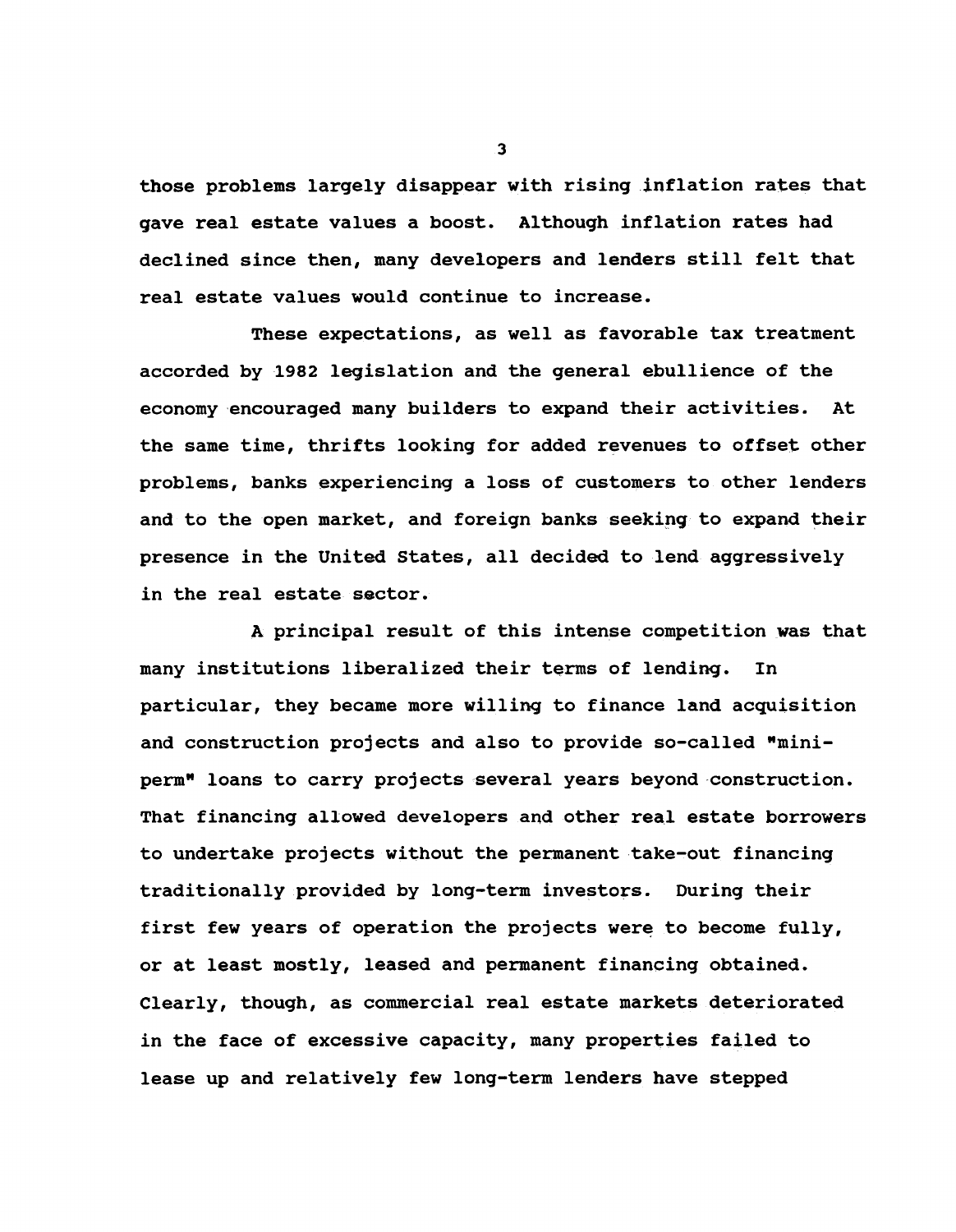**forward. Thus, banks have been unable to extricate themselves from many of these credits.**

**As the Committee knows, the resulting exposure from mini-perms and from other commercial real estate lending has placed substantial stress on the banking industry, has been a main contributor to the failure of a number of large banking institutions, and has led to the merger or acquisition of others. At the end of March, 1992, U.S. commercial banks held more than \$26 billion of nonperforming commercial real estate loans and another \$21 billion of foreclosed commercial properties. These high levels remain despite the large charge-offs the industry has taken in recent years. The main positive note is that the increase in problem real estate loans has slowed sharply from the explosive pace of 1990 and, even including foreclosed assets, has virtually stopped since the middle of last year.**

# **Supervisory Procedures for Real Estate Credits**

**With that background, I would like to discuss the Federal Reserve's procedures for reviewing real estate loans and assessing the lending activities of state member banks. These procedures are contained in our Commercial Bank Examination Manual and in other supplementary documents that provide guidance on the supervision of real estate lending that the Federal Reserve has followed for many years.**

**An assessment of real estate lending activities rests heavily on the payment performance of each borrower, the value of**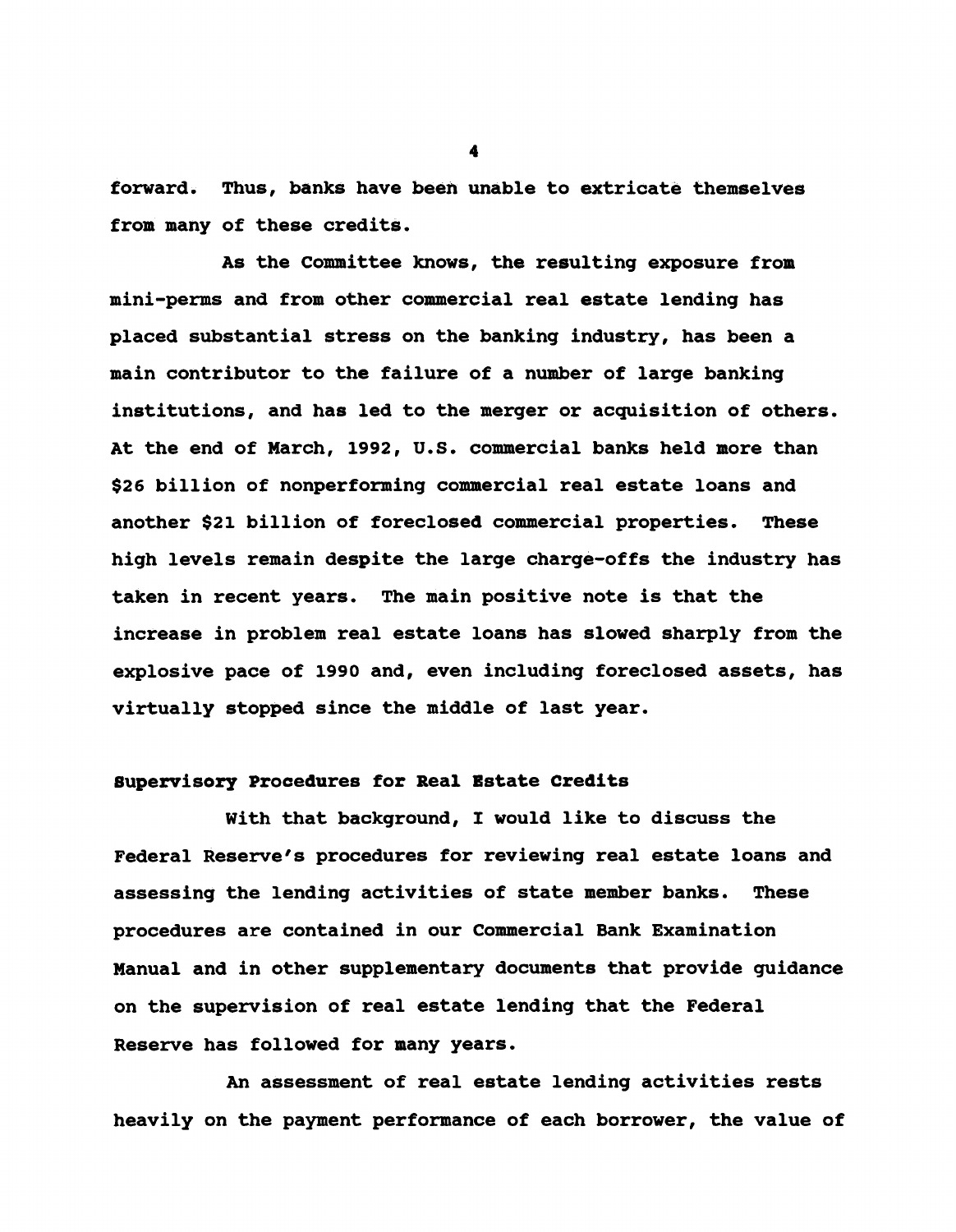**the collateral supporting individual loans, and a review of the bank's own operating policies and procedures. Examiners also determine whether the bank has complied with applicable laws and regulations and whether its portfolio is consistent with general principles of diversity. Where weaknesses are found, examiners are instructed to ensure that corrective measures are adopted.**

**Lending policies are reviewed to see that they are well documented and complete and that they cover relevant aspects of a sound lending activity. Examiners also consider whether, for example, they define the geographic limits within which the bank will lend, the types of properties acceptable to the bank, the required internal authorizations, the type and frequency of information to be required from the borrower and the appraiser, maximum acceptable exposures, and standards for documentation. In addition to determining whether the policies and stated procedures are adequate, our examiners also undertake to confirm that the policies are being followed by reviewing loan portfolios and credit files.**

**Traditionally, in assessing individual loans and loan portfolios, examiners have been advised to consider the borrower's fundamental ability to meet his or her obligations and not place undue reliance on the collateral value of a loan. Therefore, if the collateral's value declines but other factors remain sound, a loan is not automatically classified or criticized. The wisdom of that approach has been demonstrated by recent experience, as the value of many commercial real estate**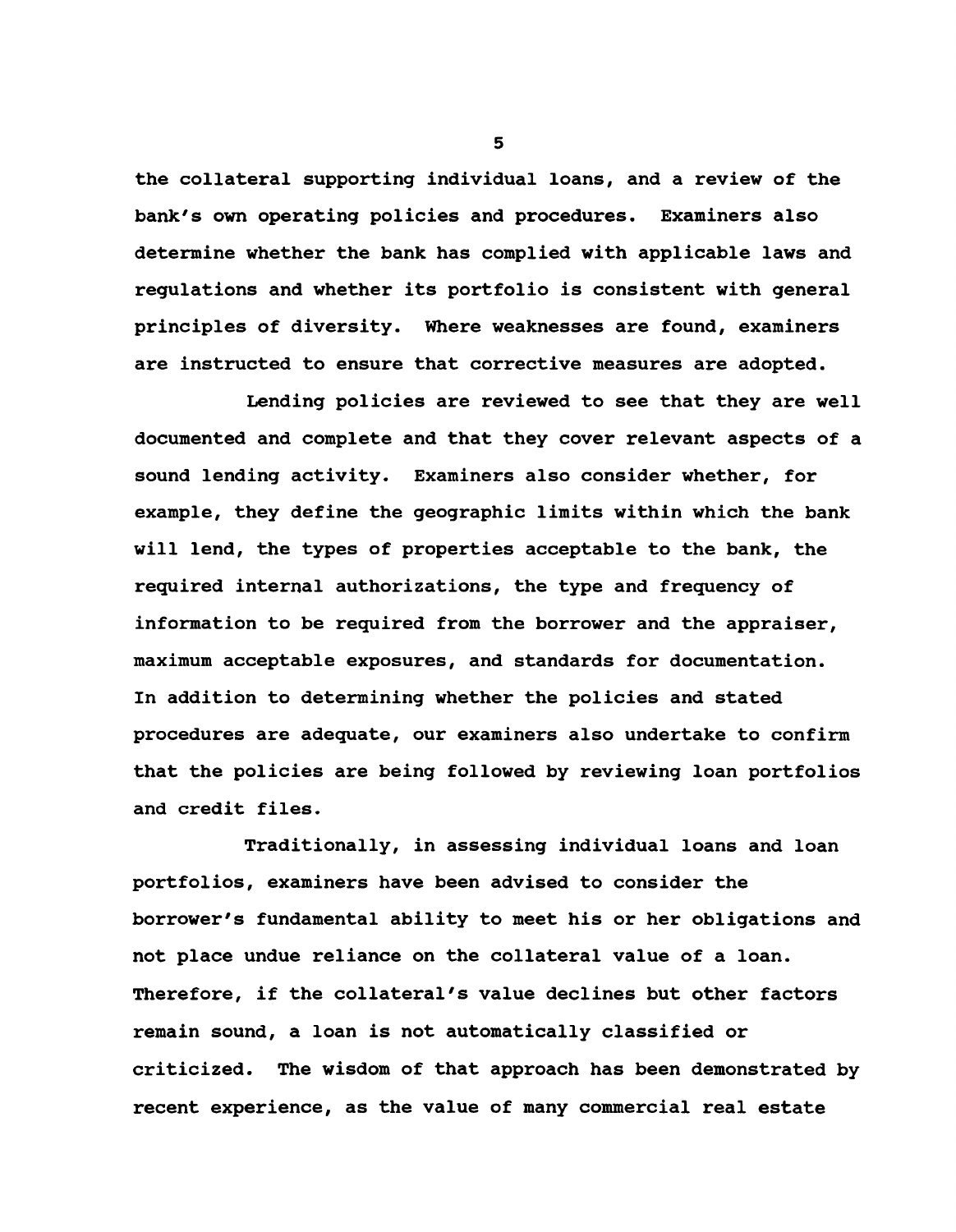**properties declined below previously appraised values. Nevertheless, when a credit does become troubled and the borrower is unable to meet an obligation, the role of the collateral increases in importance. It is critical, therefore, that banks have sound appraisal policies and standards in place.**

**There are a number of ways to estimate a property's value that are accepted by appraisers, bankers, and the regulatory agencies. They typically consider a variety of factors including historical cost less appropriate depreciation, current market comparisons, and the capitalized value of revenues that the property is reasonably expected to provide. When appraisals are considered to be out-of-date or otherwise deficient, examiners replace inaccurate or outdated assumptions and generally follow procedures similar to those used in the appraisals. Since commercial real estate loans of banks are often on relatively new properties, examiners generally consider estimated stabilized income streams when making their assessments. They also look for indications of troubled loans such as rent concessions, declining market prices, or payment problems. Consideration is also given to the unique characteristics of real estate properties, which can be either beneficial or harmful to their underlying value.**

**Following their review, examiners assign a specific rating to each problem loan. Those rated substandard are likely to produce losses to the lender, unless deficiencies are corrected. Doubtful loans are those for which collection in full**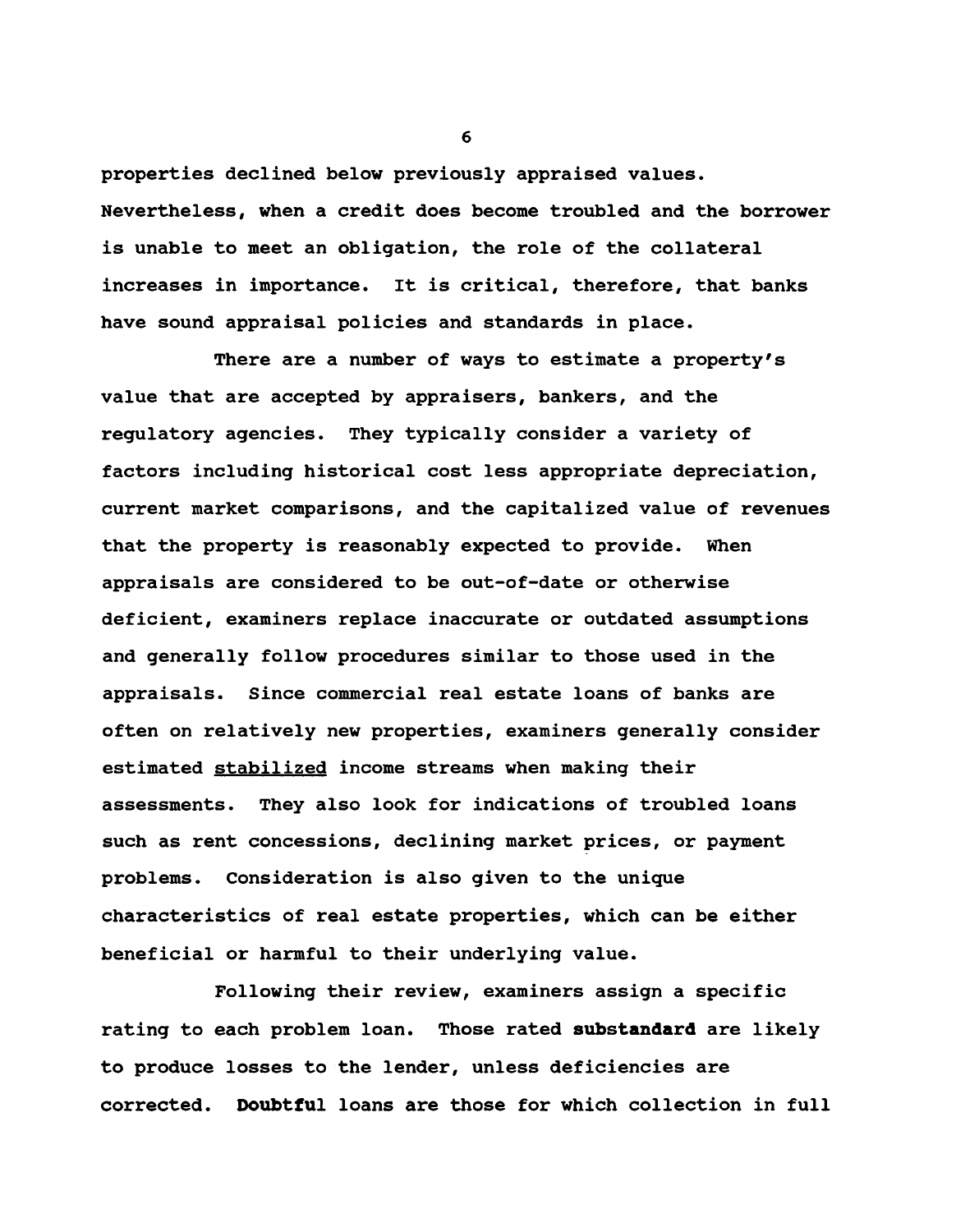**is highly questionable and improbable, while assets rated loss are considered uncollectible and not appropriate to report as bankable assets. In addition to assigning ratings, examiners should attempt to determine what amount of a loan should properly be charged off or reserved and then classify the remainder, as appropriate.**

**Not yet mentioned are other possible supervisory standards for real estate lending that have been recently proposed as a result of requirements of the Federal Deposit Insurance Corporation Improvement Act (FDICIA). Earlier this month the Board issued for public comment its proposal regarding Section 304 of FDICIA, a section that requires the agencies to adopt uniform regulations prescribing standards for real estate lending. If adopted, the proposal would reimpose a concept of regulatory maximum loan-to-value (LTV) ratios for real estate lending that was repealed for national banks by Congress in the early 1980s.**

**Tentatively, the ratios would serve as guidelines for a variety of different types of real estate loans. Under one alternative method, lenders would individually establish LTV ratio limits within or below a range of supervisory limits prescribed in uniform regulations and subject to supervisory review. The low end of the range would be considered as a benchmark ratio for that category of loan. Institutions would be able to select a higher maximum ratio (within the specified range) on the basis of demonstrated expertise in that particular**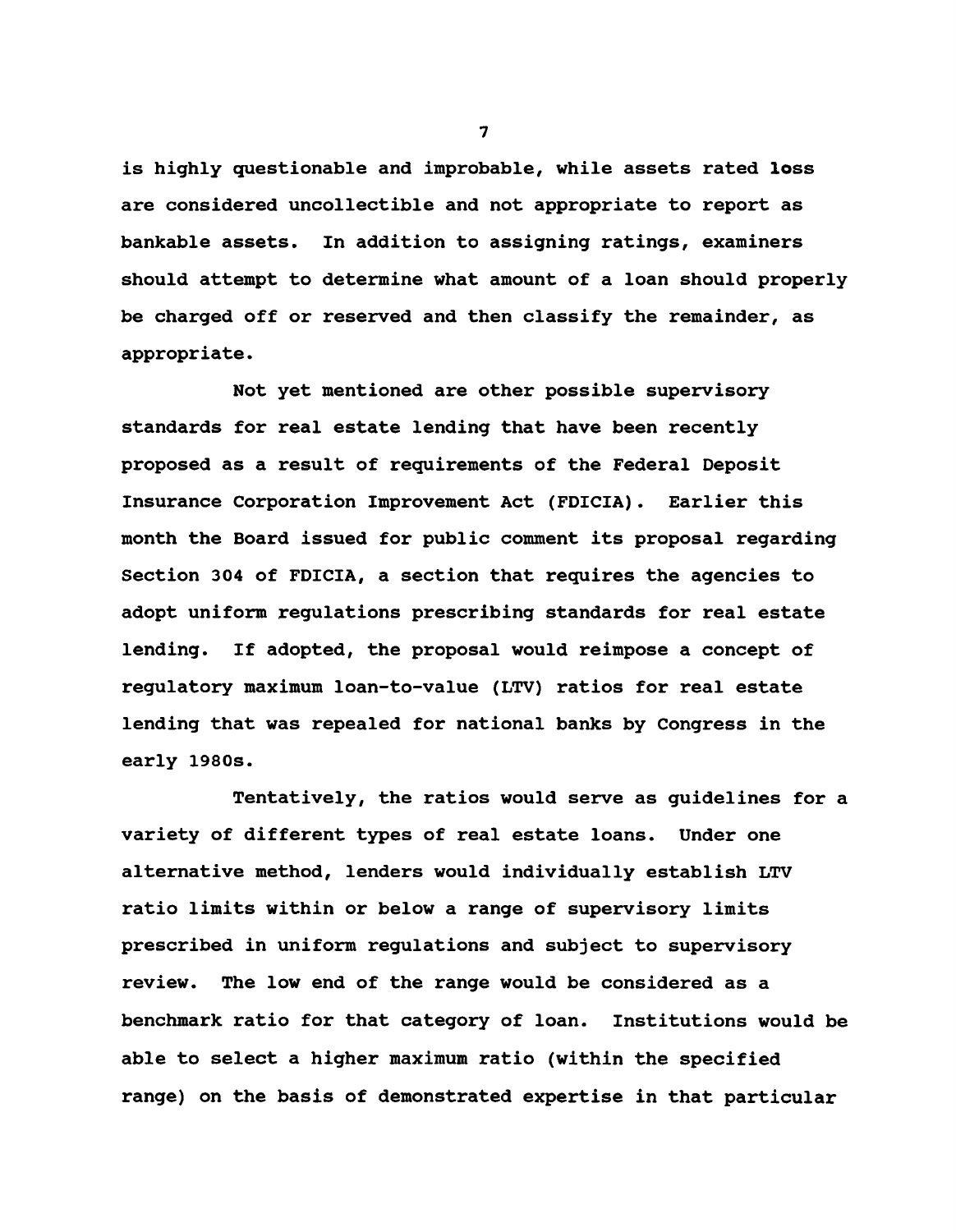**type of lending and other factors. Under the second alternative, the agencies would prescribe maximum LTV ratio standards in their regulations that institutions could not exceed.**

**There are a number of proposed exemptions to these standards, such as for loans guaranteed or insured by the U.S. government, and there is a provision allowing for a limited amount of nonconforming loans. The agencies are also considering exemptions for loans to organizations or projects promoting the economic rehabilitation and development of low-income areas. The final details of the standard will depend upon the comments received and any further agency reviews. Uniform régulations are required to be adopted by March, 1993.**

**In hindsight, more stringent standards and more vigorous supervision may have helped to prevent many of the problems we have seen. Examiners did not insist on conservative practices as much as they should have. But in boom times, it is hard to argue with success.**

**It is important to emphasize, in this connection, that examiners do not dictate that bankers extend or not extend credit in specific cases. That responsibility properly belongs to the banker. The examiner, rather, should review procedures for safety and soundness and help to ensure that the bank's financial statements reasonably reflect the condition of the bank. Provided bank policies and procedures are reasonable, appraisals appear sound, and the credit is performing as agreed, it is difficult and inappropriate for examiners to criticize loans or**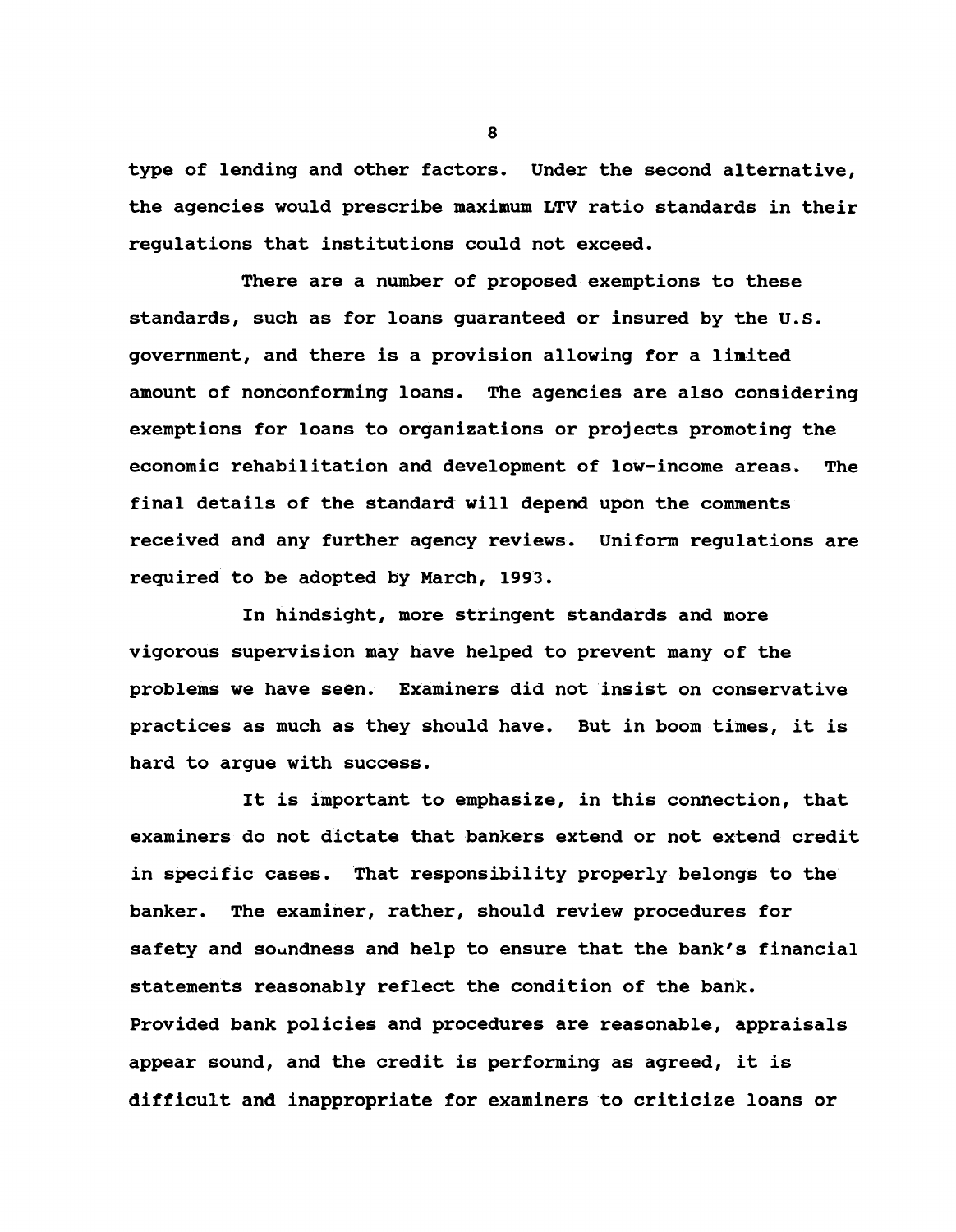**to override the banker's judgement about the outlook for future market conditions.**

**However, as asset quality deteriorates and it becomes clear that conditions have changed and that management's strategy has not worked as planned, the bank's activities may begin to threaten the safety net. At that point, the examiner and other supervisors obviously have a more important voice in the approach management takes in resolving its problems and more forcefully impose their views. Corrective measures required of the bank may take a number of forms, including capital plans, restrictions on lending, and thé development of stronger credit standards. If necessary, supervisory demands can be backed by cease and desist orders and can involve the removal of key officers and directors and, ultimately, seizure of the bank.**

# **Recent initiatives**

**Concerns about excessive tightening of credit standards by many banks and the inability of apparently creditworthy borrowers to obtain or renew bank financing in the wake of examiner criticisms of commercial real estate credits led the agencies to undertake an extensive review of their examination practices throughout much of last year. In recognition that banks had shifted markedly in their willingness to lend, the agencies undertook special efforts to coordinate and clarify their supervisory policies.**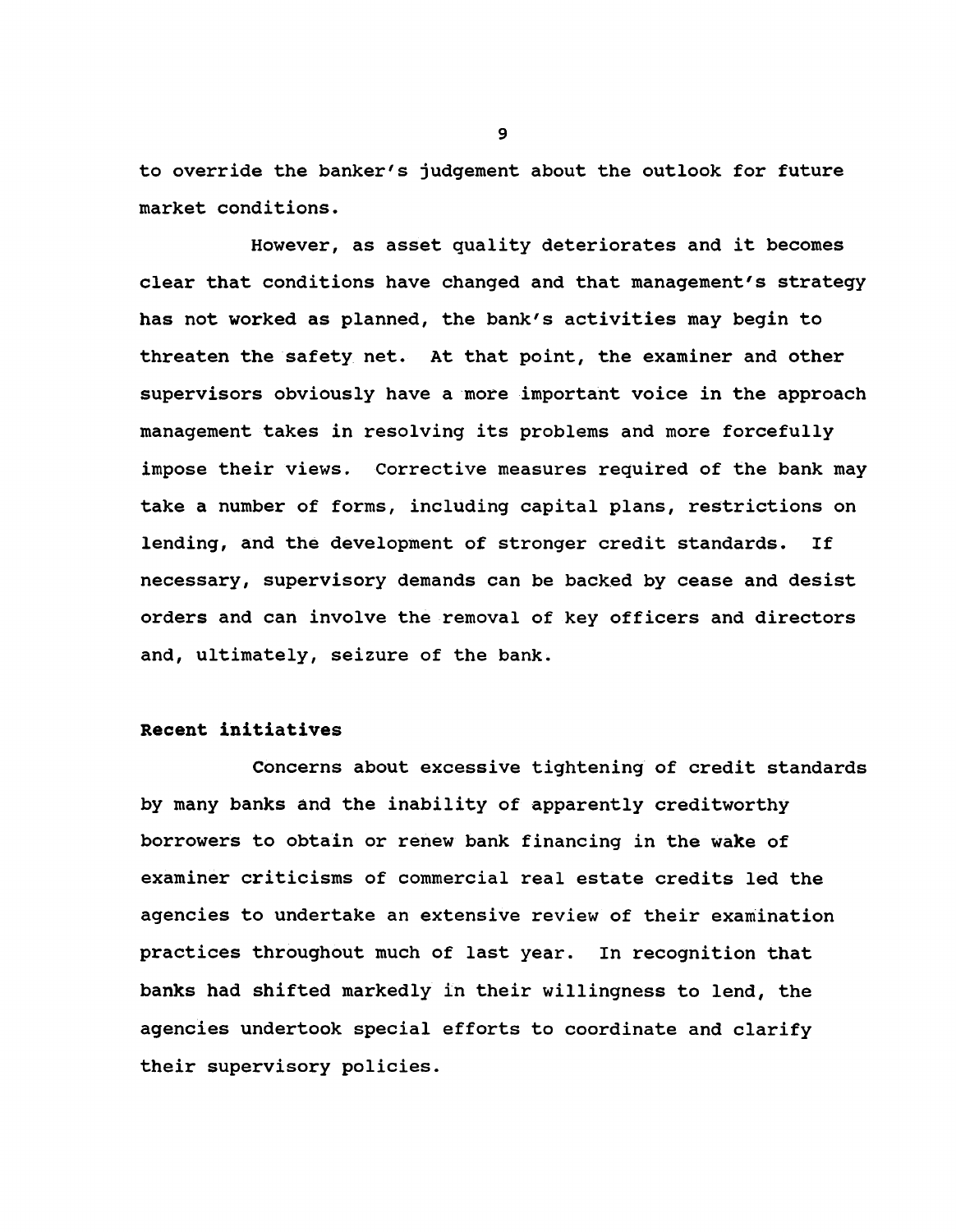**Much of the reduced willingness to lend was understandable given weak economic conditions, the level of excess capacity in commercial real estate markets, and the asset quality problems of many banks. Moreover, some strengthening of credit standards was needed in much of the industry, and those changes would necessarily affect the lending policies of many banks. Nevertheless, the agencies felt that banks might be « tightening unduly because of concerns about supervisory actions. We wanted to ensure that banks did not misunderstand our supervisory policies or believe that examiners would automatically criticize all new loans to troubled industries or borrowers.**

**Accordingly, building on earlier initiatives, in^March, 1991 the agencies issued a joint statement to address this matter. That statement sought to encourage banks to lend to sound borrowers and to work constructively with borrowers experiencing temporary financial difficulties, provided they did so in a manner consistent with safe and sound banking practices. The statement also indicated that failing to loan to sound borrowers can frustrate bank efforts to improve the quality and diversity of their loan portfolios. Under-capitalized institutions and those with real estate or other asset concentrations were expected to submit plans to improve their positions, but they could continue sound lending activities provided the lending was consistent with programs that addressed their underlying problems.**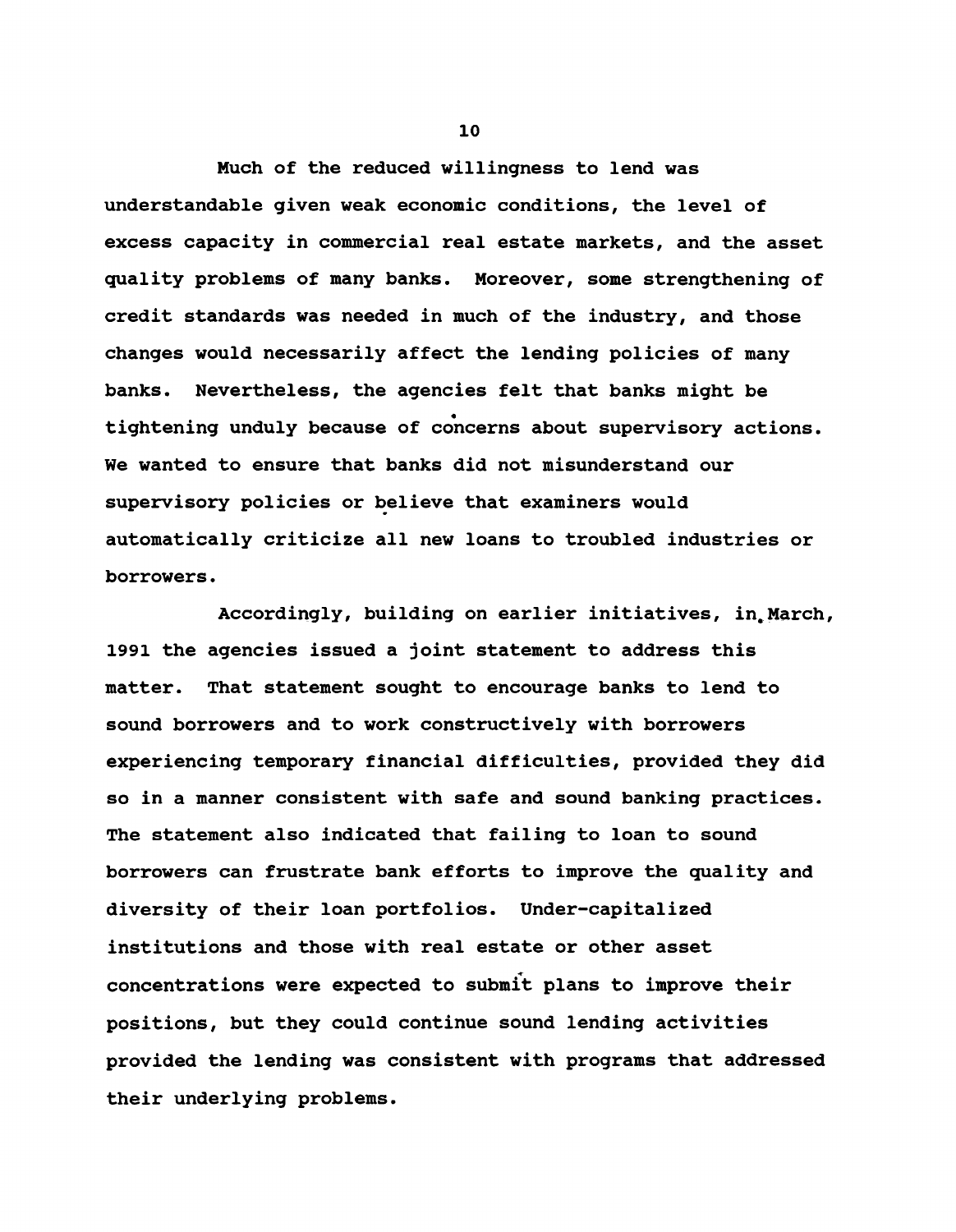**At other times during the year, and particularly in early November, the agencies expanded on that March statement and issued further guidance regarding the review and classification of commercial real estate loans. The intent was to ensure that examiners reviewed loans in a consistent, prudent, and balanced fashion. This second statement emphasized that evaluation of real estate loans should be based not only on the liquidation value of collateral, but also on a review of the borrower's willingness and ability to repay and on the income-producing capacity of the properties.**

**Finally, in December, in order to assure that these policies were properly understood by examiners and to promote uniformity, the agencies held a joint meeting in Baltimore of senior examiners from throughout the country in one more effort to achieve the objectives just described. Once again, the principal message was to convey the importance of balance. Examiners were not to overlook problems, but neither were they to assume that weak or illiquid markets would remain that way indefinitely when they evaluated commercial real estate credits.**

**I would stress that the regulatory agencies took great care to indicate that these initiatives did not represent an exercise in forbearance. Indeed, they were compatible with the long-standing supervisory procedures described earlier.**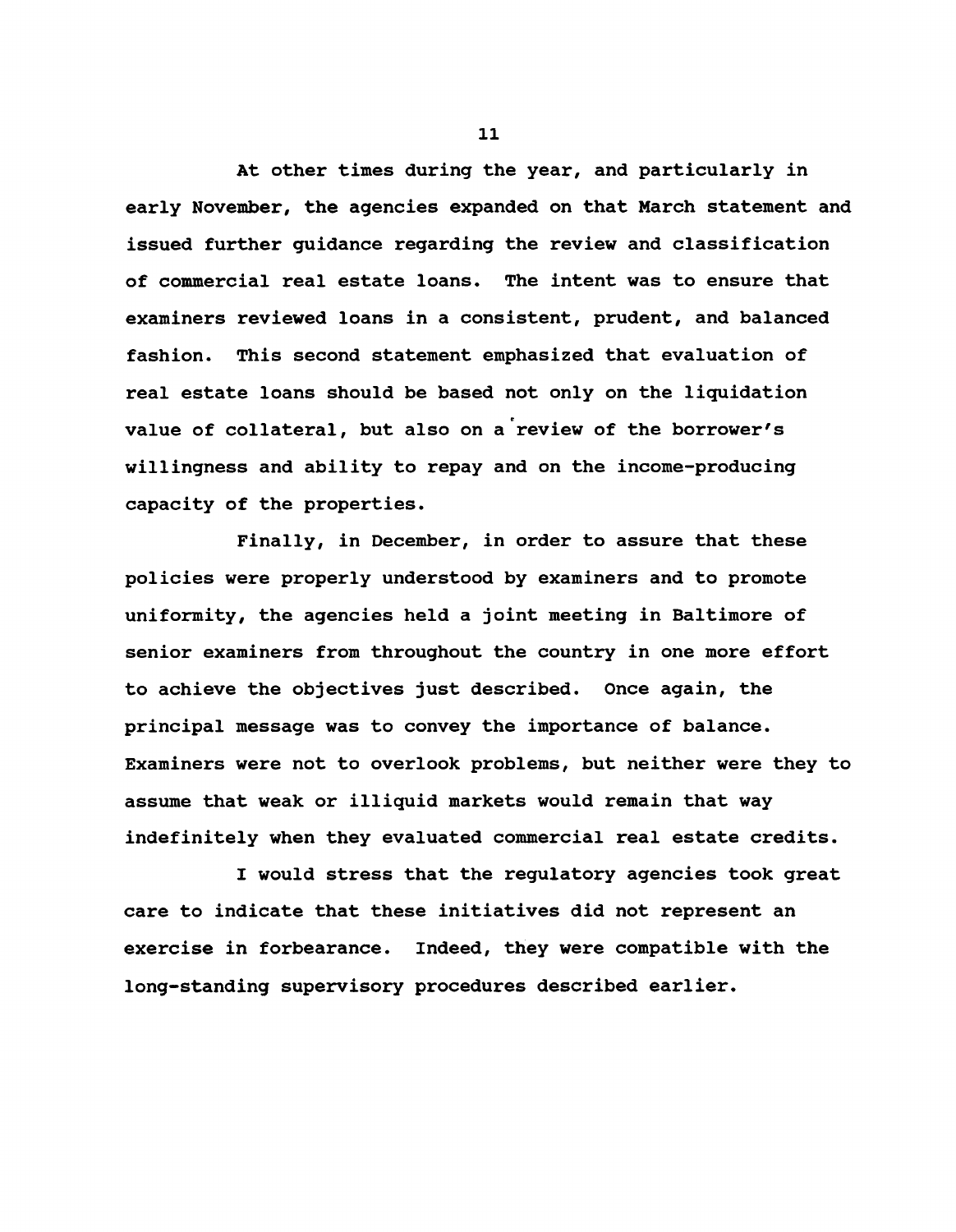# **International coordination**

**The Committee also asked about efforts to coordinate bank supervision on an international basis, so I will offer a few remarks on that topic. As you know, the Basel Committee on Banking Supervision was established as a permanent body by the governors of the Bank for International Settlements to provide a forum for exchanging views and information on bank supervisory matters. It is currently chaired by President Corrigan of the Federal Reserve Bank of New York.**

**Regular meetings of the Committee include a tour de table, during which representatives from all countries comment on areas of concern. When appropriate, topics would include commercial real estate markets and overall bank exposure to that market in countries experiencing a problem with commercial real estate. During these meetings, there is also ample opportunity for an informal exchange of views, experiences and problems, and for open and frank discussions.**

**In the vast majority of cases, credit problems in the commercial real estate industry tend to be uniquely national in nature, but where they are not, informal conversations are held with other regulators. This is particularly true when foreign branches and subsidiaries of U.S. banks have significant exposures in foreign markets that are experiencing problems in a particular sector such as commercial real estate. One example would be the situation several years ago in Australia where commercial real estate problems in that country had a major**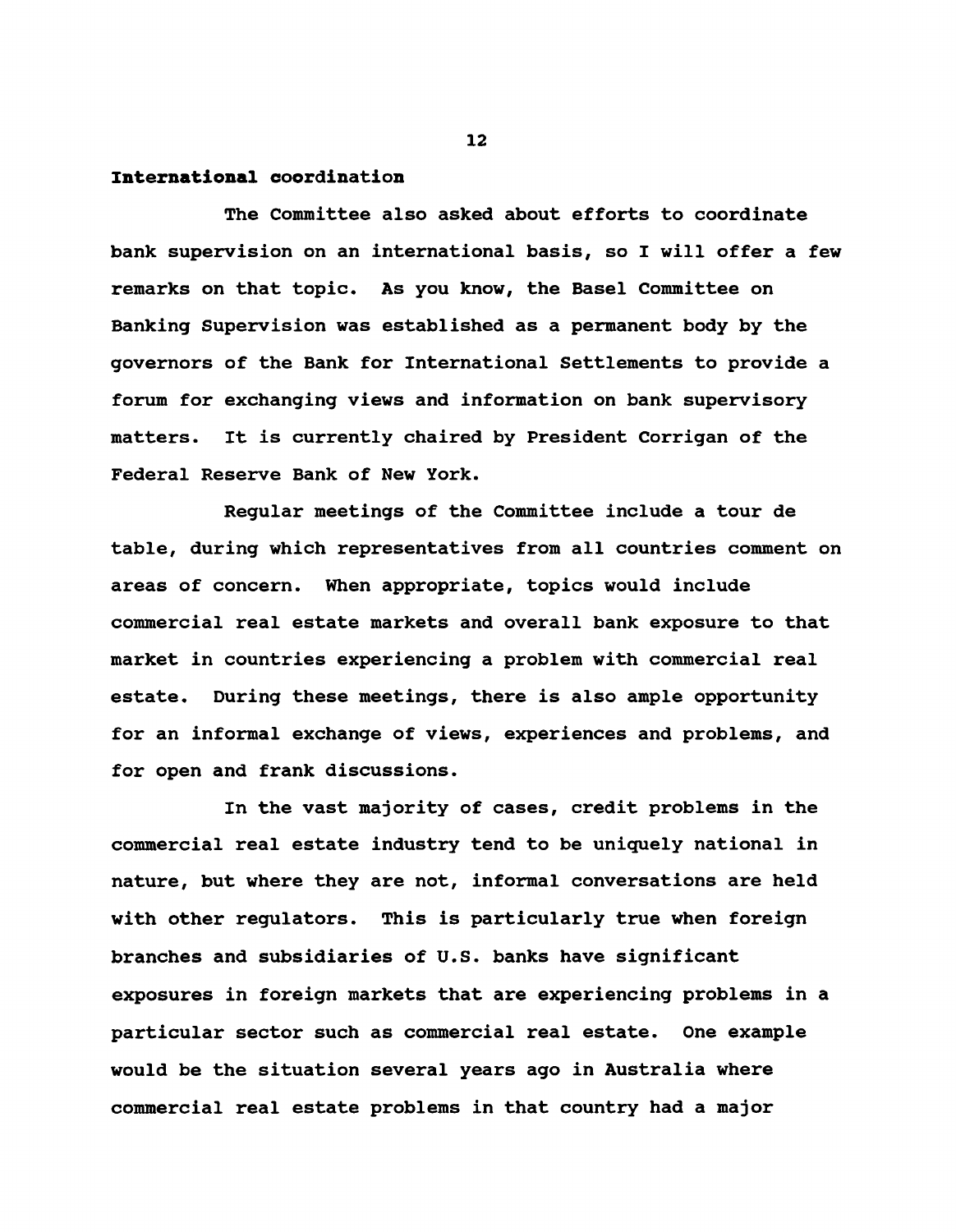**effect on the asset quality of several U.S. bank holding companies with a banking presence in Australia.**

**From time to time, a major cross-border problem will arise, the most recent and most serious being the credit and liquidity problems of Olympia and York Developments Ltd. In that particular situation, there were extensive and informal discussions with central banks and supervisory authorities in the United Kingdom and Canada, as well as with major creditor banks in the United States. Finally, there was a discussion at the April meeting of the G-10 central bank governors at the Bank for International Settlements. This meeting occurred just after the initial intensive press coverage of the Olympia and York situation. Chairman Greenspan and Secretary Brady were kept appraised of major developments as they occurred.**

# **Assessment of U.S. Real Estate Markets**

**As noted in my opening comments, the worst seems to be behind us in terms of declining commercial real estate markets in most sections of the country, but only because the decline has stopped or at least slowed markedly. There remains little real improvement to be seen in any major market nationwide, and conditions in Southern California continue to be a concern. Basically, the volume of excess real estate capacity will take years for the nation to absorb and for the banking industry to overcome. That said, the industry's performance during recent quarters offers encouragement that banks will generate sufficient**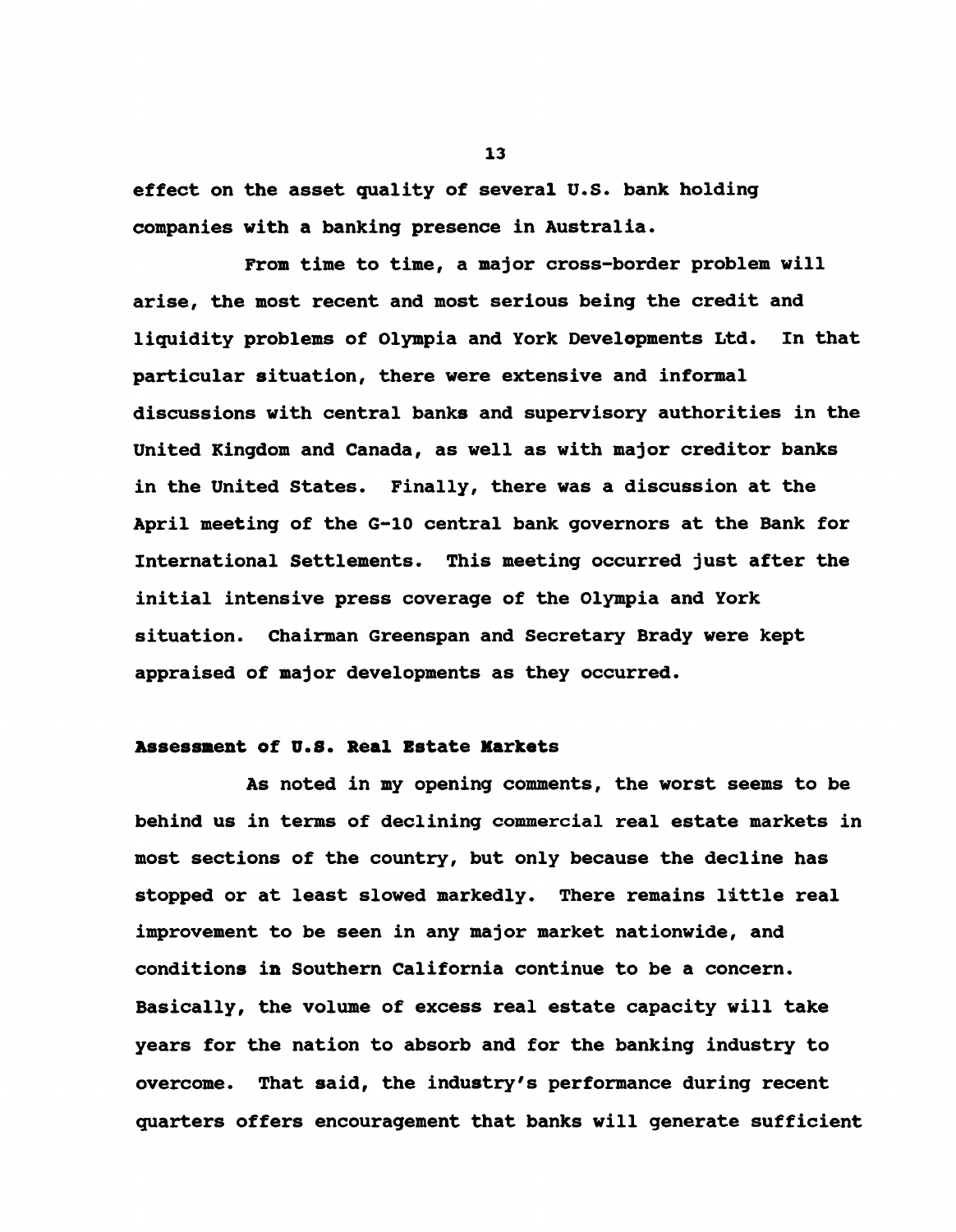**revenues to resolve their problems more quickly than many have believed.**

**Although the initial and, hopefully, worst revaluation phase appears over, further write-downs undoubtedly lie ahead. Metropolitan office vacancy rates, which reflect both downtown and suburban experiences, remain around 19 percent nationwide, about where they have been for several years. Some communities, such as Dallas, Ft. Lauderdale, and Stamford, have vacancy rates exceeding 25 percent. Such conditions will continue to place pressure on commercial real estate values and dampen earnings of some banks for at least the near future.**

# **Olympia and York**

**One of the largest and most recent commercial real estate problems involves the Olympia and York (O&Y) group, which has substantial properties in Canada, the United States, and the United Kingdom. As the Committee may know, in late May, the company sought bankruptcy protection in the British courts for Canary Wharf, following similar filings earlier in the month for its Canadian companies. O&Y's U.S. companies have not sought bankruptcy, and the parent has stated publicly that it has not planned any filings for them.**

**The bulk of O&Y loans appears to be financed primarily by foreign banks, insurance companies, and public debt holders. Although some U.S. banks— a half dozen or so— also have sizable claims on O&Y, their exposures constitute a relatively small**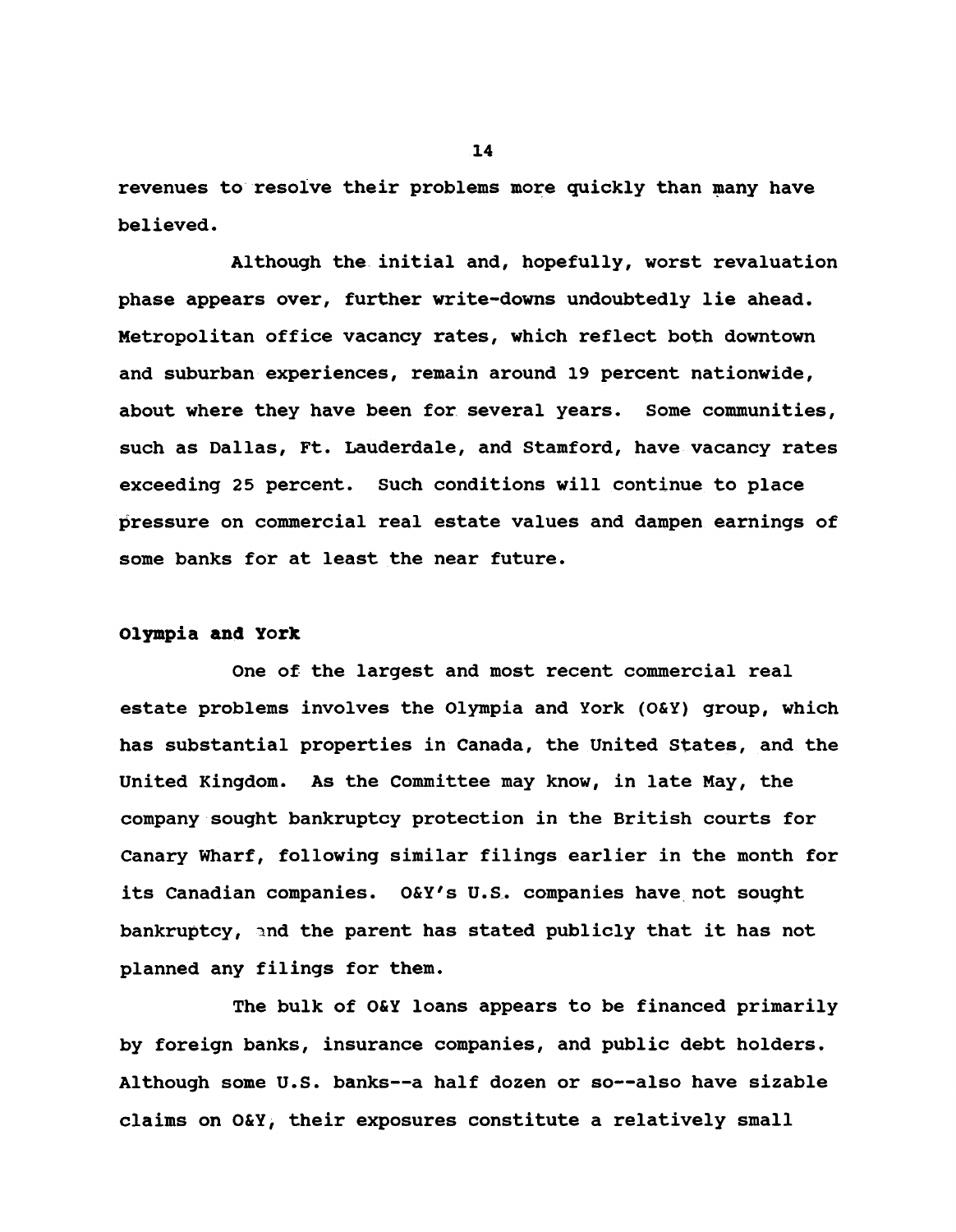**share of overall O&Y debt and do not appear to be unmanagable or to pose a threat to the lending institutions. Loans to Canary Wharf, in turn, are a small portion of U.S. bank claims on O&Y.**

**Although O&Y is not a major problem in itself for any U.S. bank, the conditions that produced problems for the company continue to depress real estate markets and are made worse by the weakness of this exceptionally large developer. That broader issue, which is the principal focus of these hearings, is the more serious concern.**

#### **Recent Examiner Advice**

**As indicated, examiners have received a significant amount of guidance from the agencies during the past year or so about the assessment of commercial real estate loans and about conditions in that market. In addition, their recent personal experiences evaluating these loans have sensitized them to the risks in this area, not only in the United States, but also in other countries where real estate values have declined.**

**Beyond statements already described, the Federal Reserve has through various Federal Reserve System meetings discussed risks in other aspects of the economy and bank lending. These discussions occur at meetings of members of the Board and Reserve Bank Presidents, at various conferences and seminars of senior examiners and other supervisory officials, during weekly conference calls involving the heads of supervision at the Board and at each Reserve Bank, and through other internal activities.**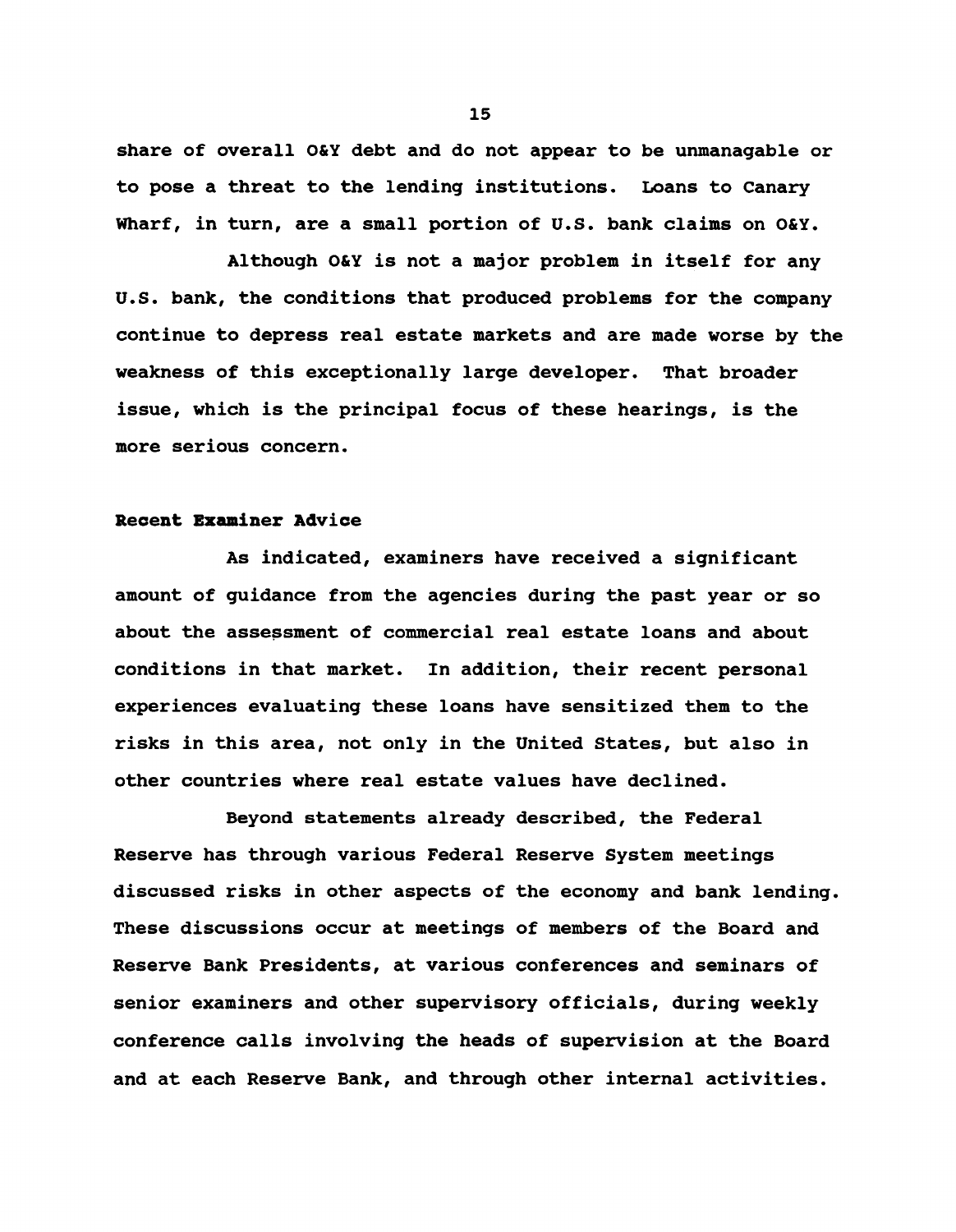**The Federal Financial Institutions Examination Council also provides a forum for discussing supervisory issues and developing advisories or policy statements for bankers and bank examiners on an interagency basis. One statement issued early this year dealt with investment practices of banks, especially those involving instruments whose values were exceptionally sensitive to changing interest rates. In short, this statement defines such "high risk" instruments and requires depository institutions that hold them to be able to demonstrate clearly that they serve to reduce the overall exposure of their investments to market rate changes.**

### **Conclusion**

**In closing, the outlook for domestic commercial real estate markets and for most of its major bank lenders is more encouraging now than it was a year ago. The excess capacity in the commercial sector of the market, however, will take years to absorb. While both the industry and the bank supervisory agencies must learn from this experience, from a regulatory perspective, solutions may be difficult to find.**

**FDICIA contains numerous provisions that urge bankers to take greater care, including those involving prompt corrective action, and regulators have had more responsibilities handed to them. Requirements such as annual examinations should help supervisors to identify problems earlier and hold down the FDIC's costs. We must be careful, however, in turning constantly to**